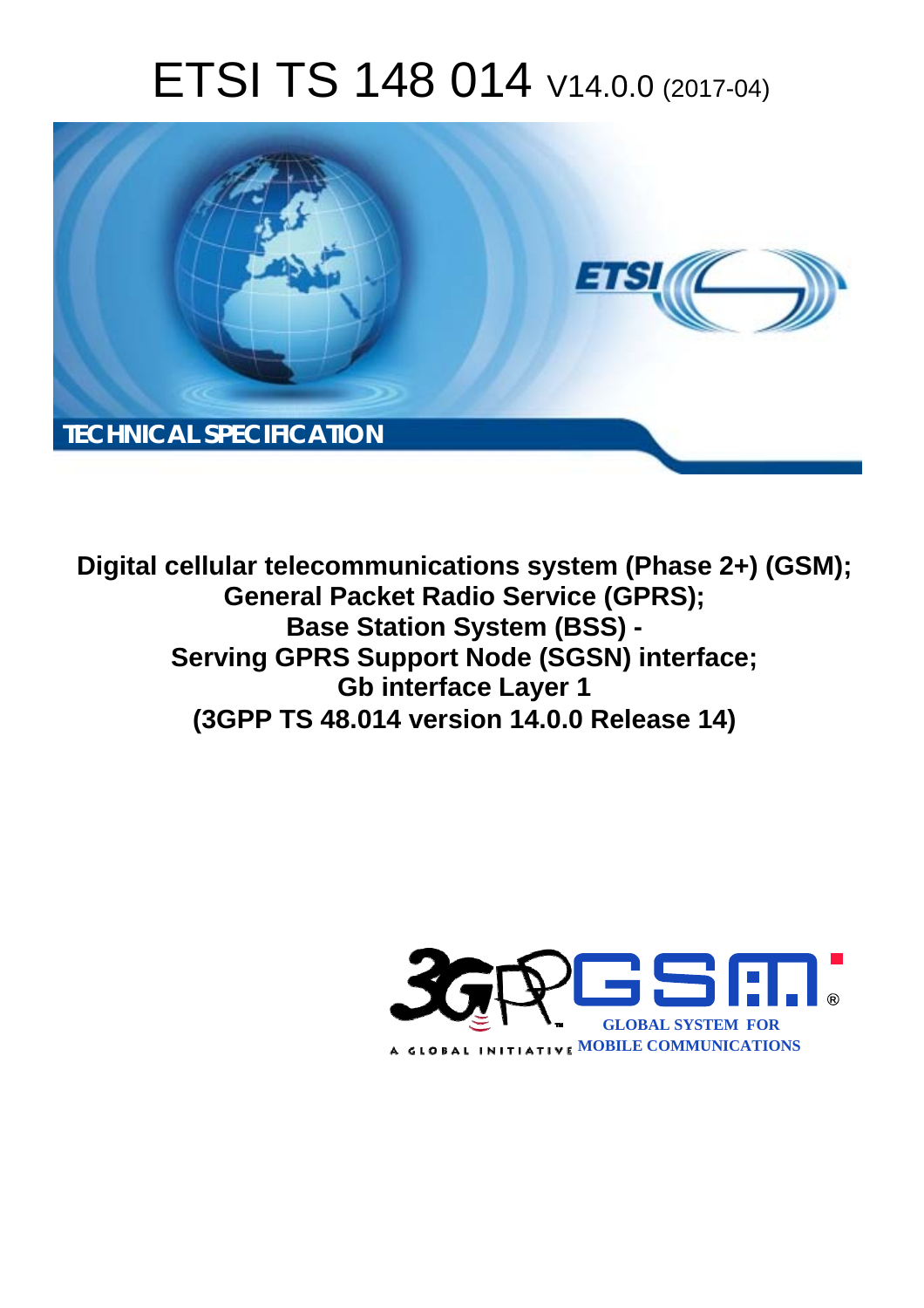Reference RTS/TSGR-0648014ve00

> Keywords GSM

#### *ETSI*

#### 650 Route des Lucioles F-06921 Sophia Antipolis Cedex - FRANCE

Tel.: +33 4 92 94 42 00 Fax: +33 4 93 65 47 16

Siret N° 348 623 562 00017 - NAF 742 C Association à but non lucratif enregistrée à la Sous-Préfecture de Grasse (06) N° 7803/88

#### *Important notice*

The present document can be downloaded from: <http://www.etsi.org/standards-search>

The present document may be made available in electronic versions and/or in print. The content of any electronic and/or print versions of the present document shall not be modified without the prior written authorization of ETSI. In case of any existing or perceived difference in contents between such versions and/or in print, the only prevailing document is the print of the Portable Document Format (PDF) version kept on a specific network drive within ETSI Secretariat.

Users of the present document should be aware that the document may be subject to revision or change of status. Information on the current status of this and other ETSI documents is available at <https://portal.etsi.org/TB/ETSIDeliverableStatus.aspx>

If you find errors in the present document, please send your comment to one of the following services: <https://portal.etsi.org/People/CommiteeSupportStaff.aspx>

#### *Copyright Notification*

No part may be reproduced or utilized in any form or by any means, electronic or mechanical, including photocopying and microfilm except as authorized by written permission of ETSI.

The content of the PDF version shall not be modified without the written authorization of ETSI. The copyright and the foregoing restriction extend to reproduction in all media.

> © European Telecommunications Standards Institute 2017. All rights reserved.

**DECT**TM, **PLUGTESTS**TM, **UMTS**TM and the ETSI logo are Trade Marks of ETSI registered for the benefit of its Members. **3GPP**TM and **LTE**™ are Trade Marks of ETSI registered for the benefit of its Members and of the 3GPP Organizational Partners.

**GSM**® and the GSM logo are Trade Marks registered and owned by the GSM Association.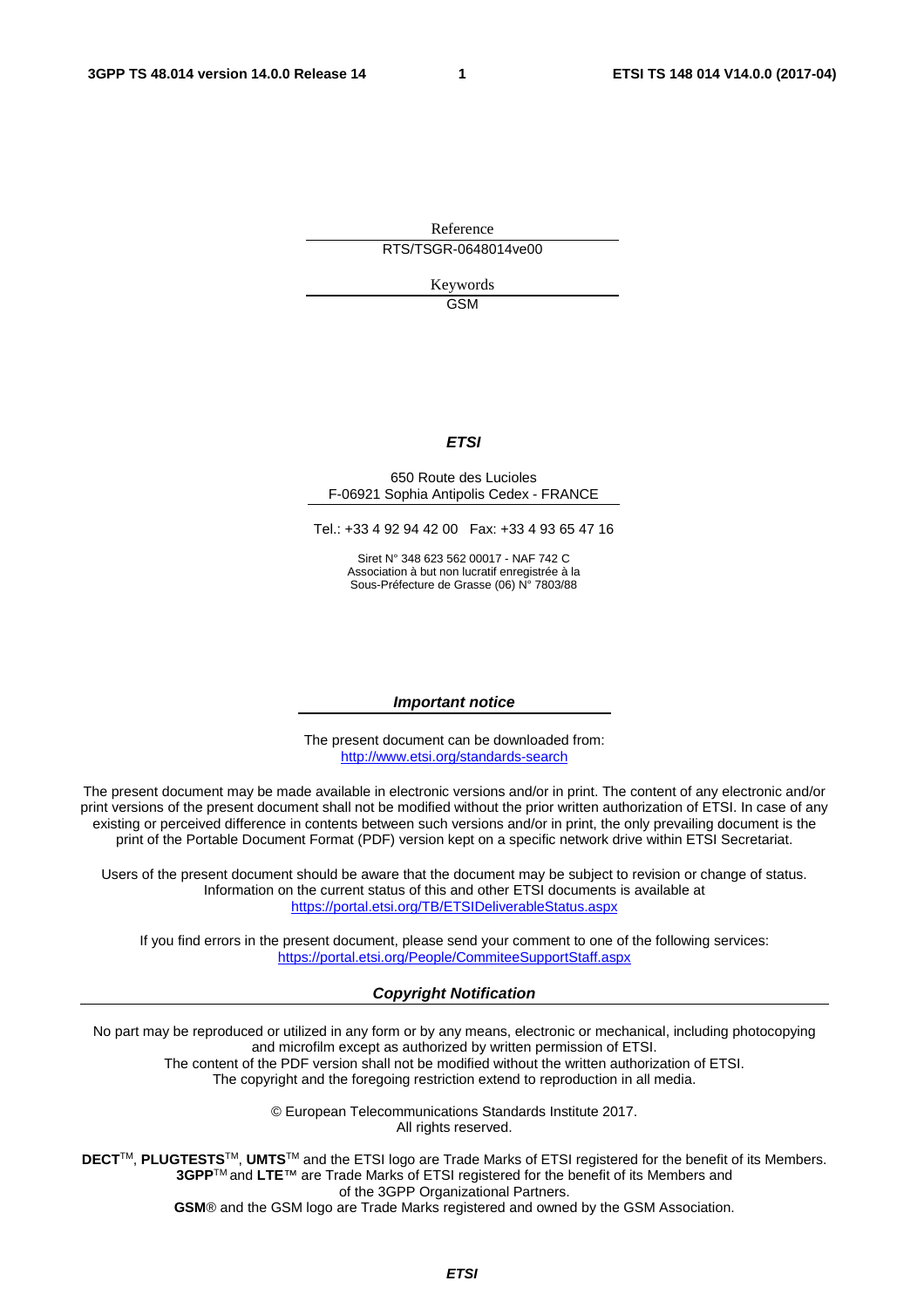### Intellectual Property Rights

IPRs essential or potentially essential to the present document may have been declared to ETSI. The information pertaining to these essential IPRs, if any, is publicly available for **ETSI members and non-members**, and can be found in ETSI SR 000 314: *"Intellectual Property Rights (IPRs); Essential, or potentially Essential, IPRs notified to ETSI in respect of ETSI standards"*, which is available from the ETSI Secretariat. Latest updates are available on the ETSI Web server ([https://ipr.etsi.org/\)](https://ipr.etsi.org/).

Pursuant to the ETSI IPR Policy, no investigation, including IPR searches, has been carried out by ETSI. No guarantee can be given as to the existence of other IPRs not referenced in ETSI SR 000 314 (or the updates on the ETSI Web server) which are, or may be, or may become, essential to the present document.

#### Foreword

This Technical Specification (TS) has been produced by ETSI 3rd Generation Partnership Project (3GPP).

The present document may refer to technical specifications or reports using their 3GPP identities, UMTS identities or GSM identities. These should be interpreted as being references to the corresponding ETSI deliverables.

The cross reference between GSM, UMTS, 3GPP and ETSI identities can be found under [http://webapp.etsi.org/key/queryform.asp.](http://webapp.etsi.org/key/queryform.asp)

### Modal verbs terminology

In the present document "**shall**", "**shall not**", "**should**", "**should not**", "**may**", "**need not**", "**will**", "**will not**", "**can**" and "**cannot**" are to be interpreted as described in clause 3.2 of the [ETSI Drafting Rules](https://portal.etsi.org/Services/editHelp!/Howtostart/ETSIDraftingRules.aspx) (Verbal forms for the expression of provisions).

"**must**" and "**must not**" are **NOT** allowed in ETSI deliverables except when used in direct citation.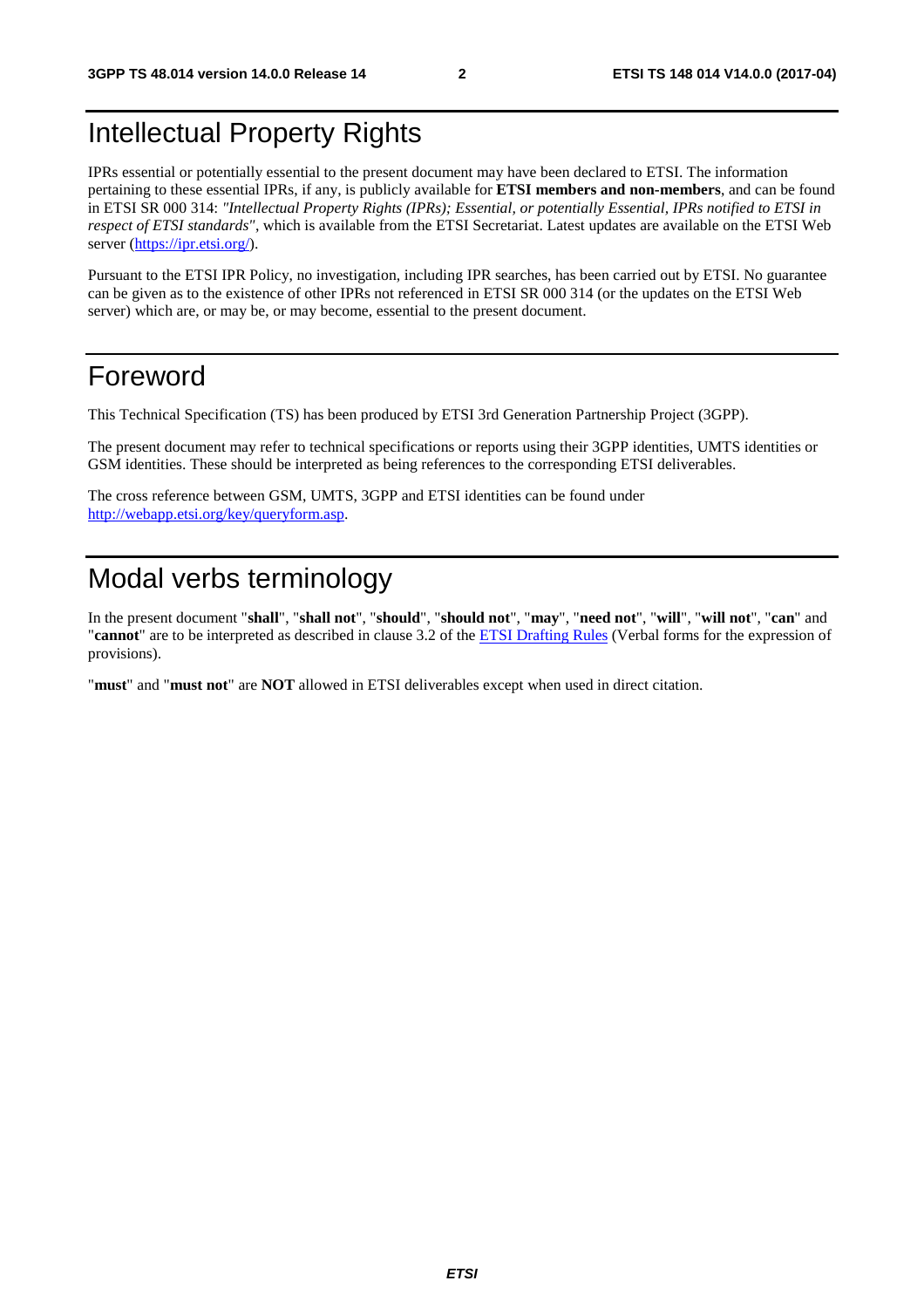$\mathbf{3}$ 

## Contents

| 1                             |  |  |  |  |  |
|-------------------------------|--|--|--|--|--|
| 2                             |  |  |  |  |  |
| 3                             |  |  |  |  |  |
| $\overline{4}$                |  |  |  |  |  |
| 4.1<br>4.2                    |  |  |  |  |  |
| 5                             |  |  |  |  |  |
| 5.1                           |  |  |  |  |  |
| 5.2                           |  |  |  |  |  |
| 5.3                           |  |  |  |  |  |
| 5.4                           |  |  |  |  |  |
| <b>Annex A (informative):</b> |  |  |  |  |  |
|                               |  |  |  |  |  |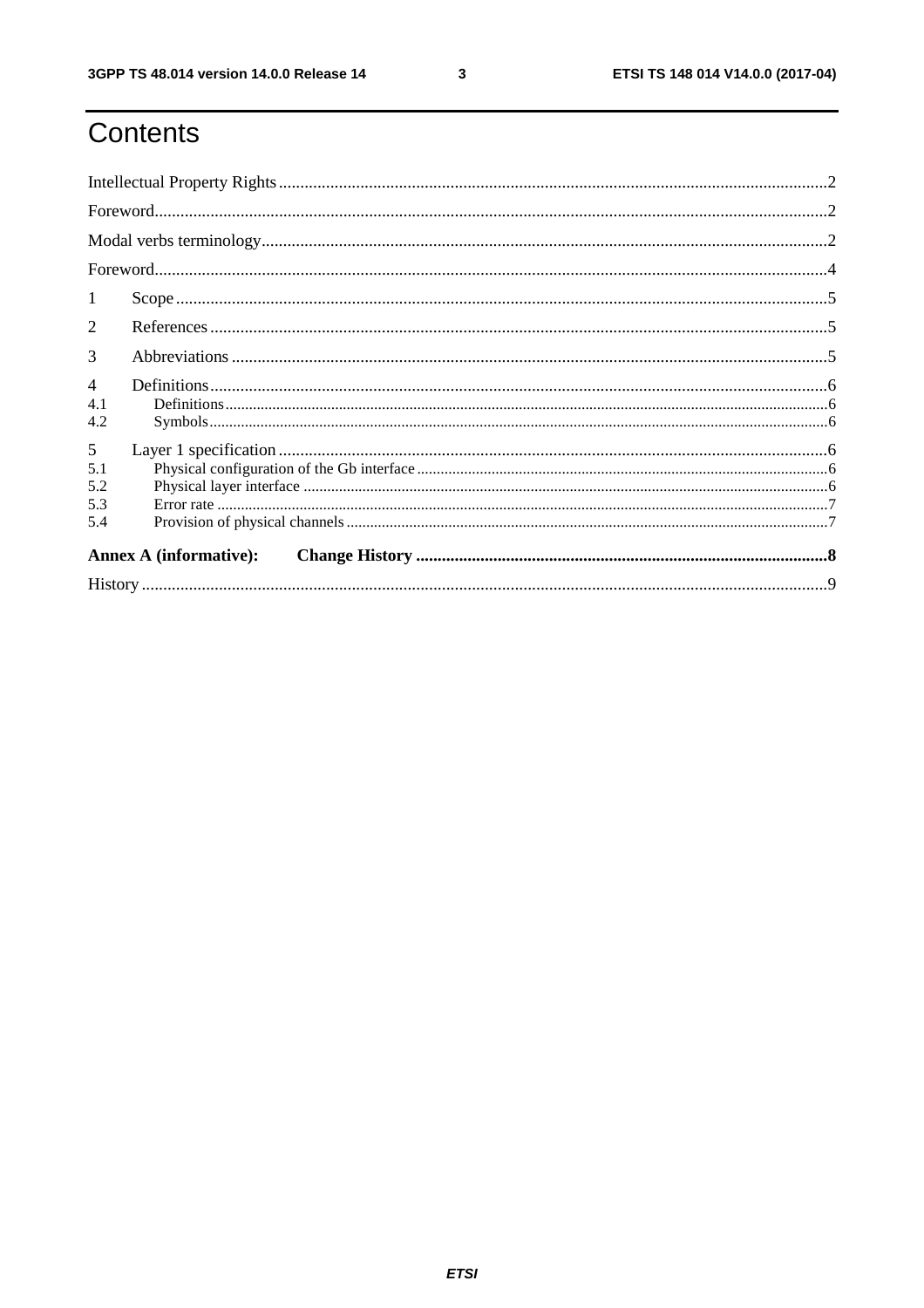### Foreword

This Technical Specification has been produced by the 3rd Generation Partnership Project (3GPP).

The contents of the present document are subject to continuing work within the TSG and may change following formal TSG approval. Should the TSG modify the contents of the present document, it will be re-released by the TSG with an identifying change of release date and an increase in version number as follows:

Version x.y.z

where:

- x the first digit:
	- 1 presented to TSG for information;
	- 2 presented to TSG for approval;
	- 3 or greater indicates TSG approved document under change control.
- y the second digit is incremented for all changes of substance, i.e. technical enhancements, corrections, updates, etc.
- z the third digit is incremented when editorial only changes have been incorporated in the document.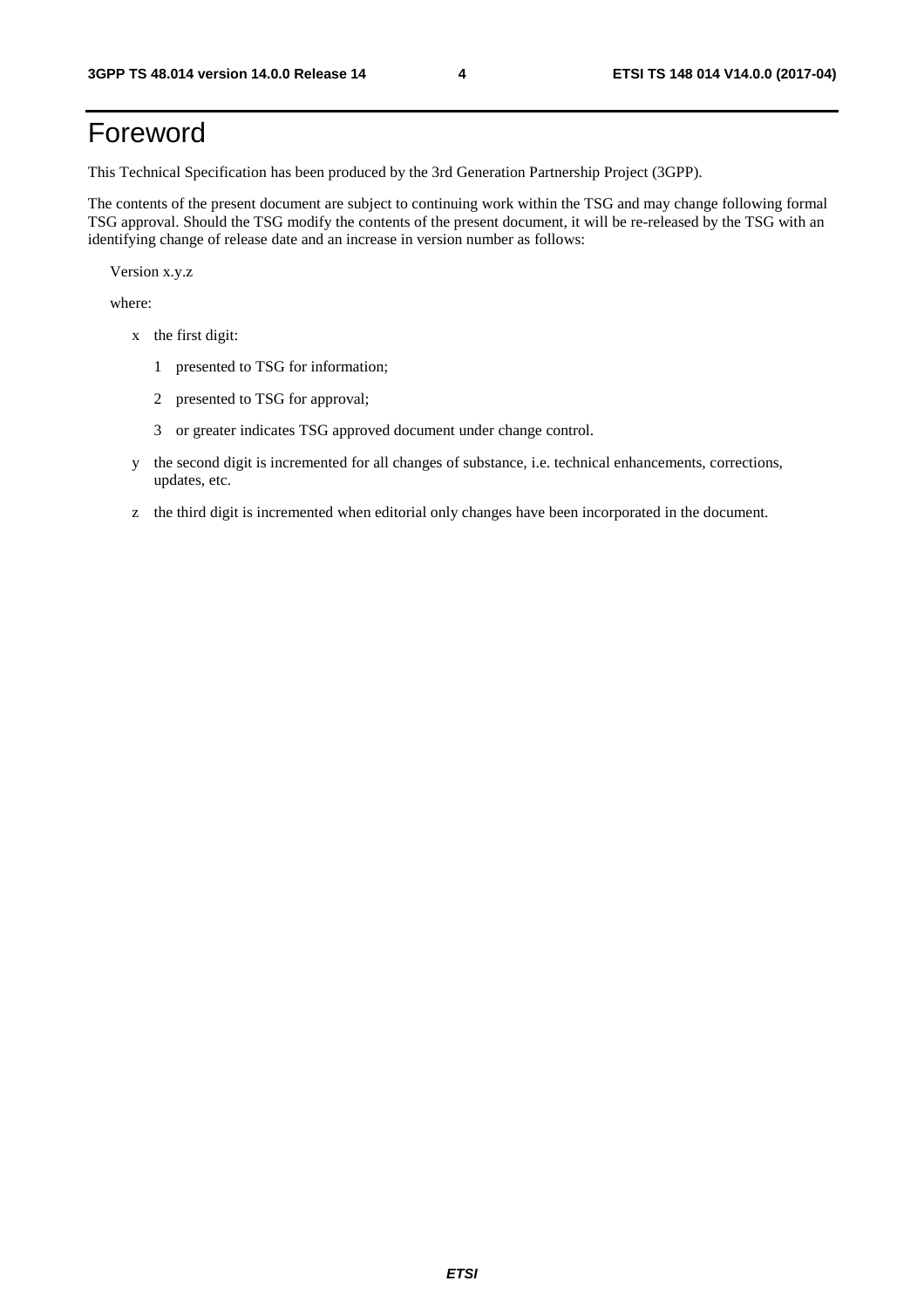#### 1 Scope

The present document specifies the physical layer on the Base Station System (BSS) to Serving GPRS Support Node (SGSN) interface (Gb interface) and references layer 1 standards to be used on this interface.

The protocol stack on the Gb interface is defined in the stage 2 3GPP TS 23.060.

#### 2 References

The following documents contain provisions which, through reference in this text, constitute provisions of the present document.

- References are either specific (identified by date of publication, edition number, version number, etc.) or non-specific.
- For a specific reference, subsequent revisions do not apply.
- For a non-specific reference, the latest version applies. In the case of a reference to a 3GPP document (including a GSM document), a non-specific reference implicitly refers to the latest version of that document *in the same Release as the present document*.
- [1] 3GPP TR 21.905: "Vocabulary for 3GPP Specifications".
- [2] 3GPP TS 22.060: "General Packet Radio Service (GPRS); Service description; Stage 1".
- [3] 3GPP TS 23.060: "General Packet Radio Service (GPRS); Service description; Stage 2".
- [4] 3GPP TS 48.004: "Base Station System Mobile-services Switching Centre (BSS-MSC) interface; Layer 1 specification".
- [5] FRF.1.2 (July 2000): "User-to-Network Interface (UNI) Implementation Agreement".
- [6] ITU-T Recommendation G.704 (Blue Book): "Synchronous frame structures used at 1 544, 6 312, 2 048, 8 488 and 44 736 kbit/s hierarchical levels".
- [7] ANSI T1.403-1999: "Network and Customer Installation Interfaces DS1 Electrical Interface".
- [8] Bellcore TR-NWT-001203 Issue 2 (December 1992): "Generic Requirements for the Switched DS1/Switched Fractional DS1 Service Capability From an ISDN Interface (SWF-DS1/ISDN)".
- [9] ITU-T Recommendation V.35: "Data transmission at 48 kilobits per second using 60-108 kHz group band circuits".
- [10] ITU-T Recommendation G.703: "Physical/electrical characteristics of hierarchical digital interfaces".
- [11] ITU-T Recommendation X.21: "Interface between Data Terminal Equipment and Data Circuit-terminating Equipment for synchronous operation on public data networks".
- [12] TIA/EIA-530-A: "High Speed 25-Position Interface for Data Terminal Equipment and Data Circuit-Terminating Equipment, Including Alternative 26-Position Connector (ANSI/TIA/EIA-530-A-92) (R98)".

#### 3 Abbreviations

For the purposes of the present document, the abbreviations given in 3GPP TR 21.905 and 3GPP TS 23.060, and the following apply:

| <b>DCE</b> | Data Circuit-terminating Equipment |
|------------|------------------------------------|
| <b>DTE</b> | Data Terminal Equipment            |
| <b>FRF</b> | Frame Relay Forum                  |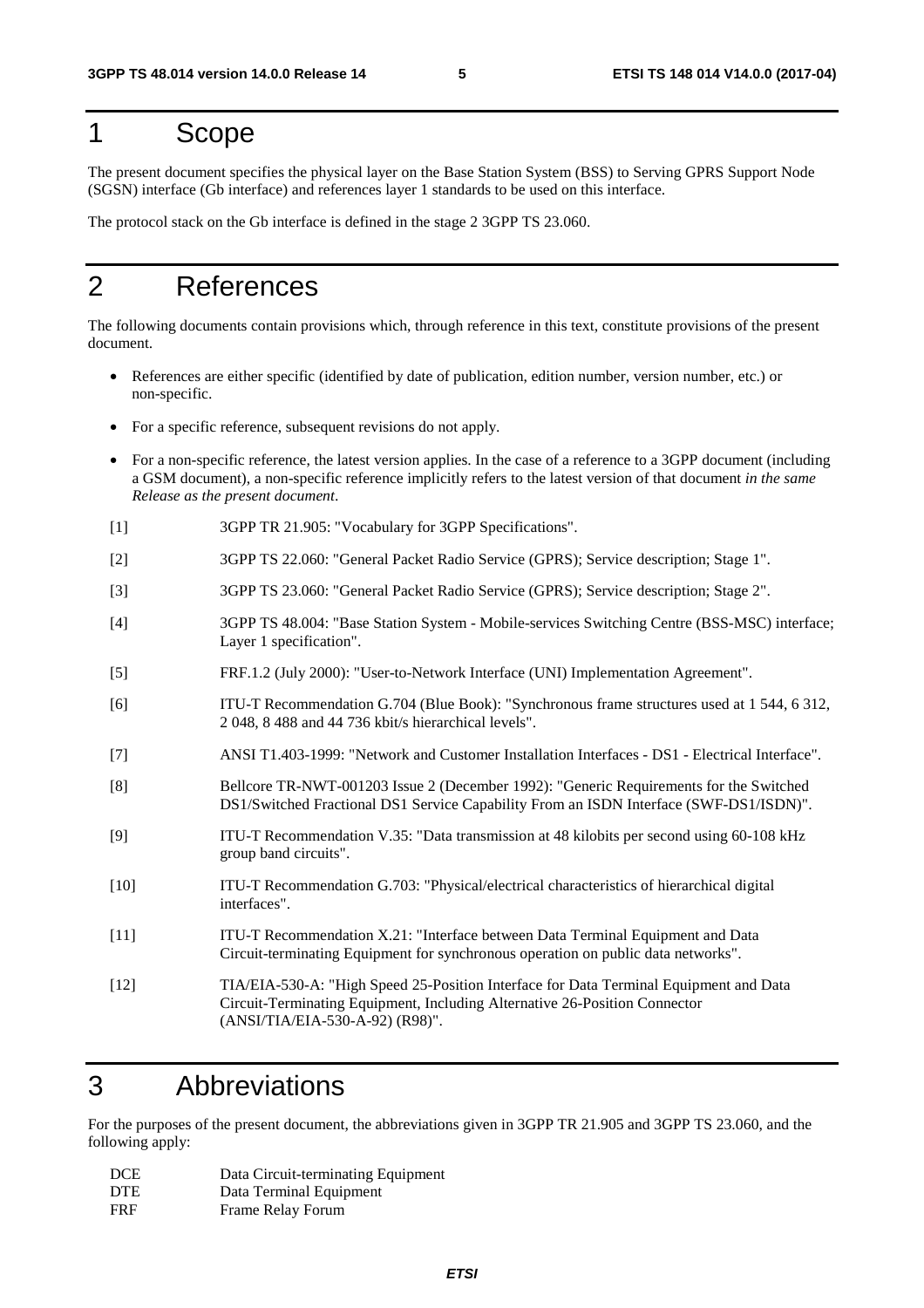#### 4 Definitions

#### 4.1 Definitions

For the purposes of the present document, the terms and definitions given in 3GPP TS 22.060 and the following apply:

**E1:** a four wire symmetrical digital transmission path carrying PCM signal at 2 048 kbit/s.

**T1:** a four wire symetrical digital transmission path carrying PCM signal at 1 544 kbit/s.

#### 4.2 Symbols

For the purposes of the present document, the symbols given in 3GPP TS 23.060 apply.

#### 5 Layer 1 specification

Since Frame Relay shall be used on the Gb interface for phase 1 of GPRS, see 3GPP TS 23.060, the present document refers to "The Frame Relay Forum User-to-Network Implementation Agreement (UNI)" which recommends physical layer interfaces to be used in conjunction with Frame Relay.

#### 5.1 Physical configuration of the Gb interface

The detailed physical configuration of the Gb interface is subject to negociation between operators and equipment providers and is out of the scope of the present document.

EXAMPLE: Point-to-point physical lines or an intermediate Frame Relay network may be used. In the latter case, the two ends of the Gb interface may use different types of physical interfaces.

#### 5.2 Physical layer interface

Each of the physical layer of the Gb interface shall conform to one of the following FRF 1.2 clauses. This does not mean that each BSS and SGSN equipment has to support all of these physical interfaces, it means that the supported physical interfaces shall be compliant with the corresponding clause of FRF 1.2.

- a) clause 2.1.1: ANSI T1.403.
- b) clause 2.1.2: V.35, physical circuit and DTE/DCE interface clauses.
- c) clause 2.1.3: G.703.
- d) clause 2.1.4: G.704.
- e) clause 2.1.5: X.21.
- f) clause 2.1.6: TIA/EIA-530-A.
- g) clause 2.1.7: HSSI.

The Gb interface may be multiplexed with the A interface on the same E1 (2048 kbit/s), or T1 (1544 kbit/s) digital path. In case of E1 interface, ITU-T Recommendation G.704 shall be applied according to FRF 1.2 and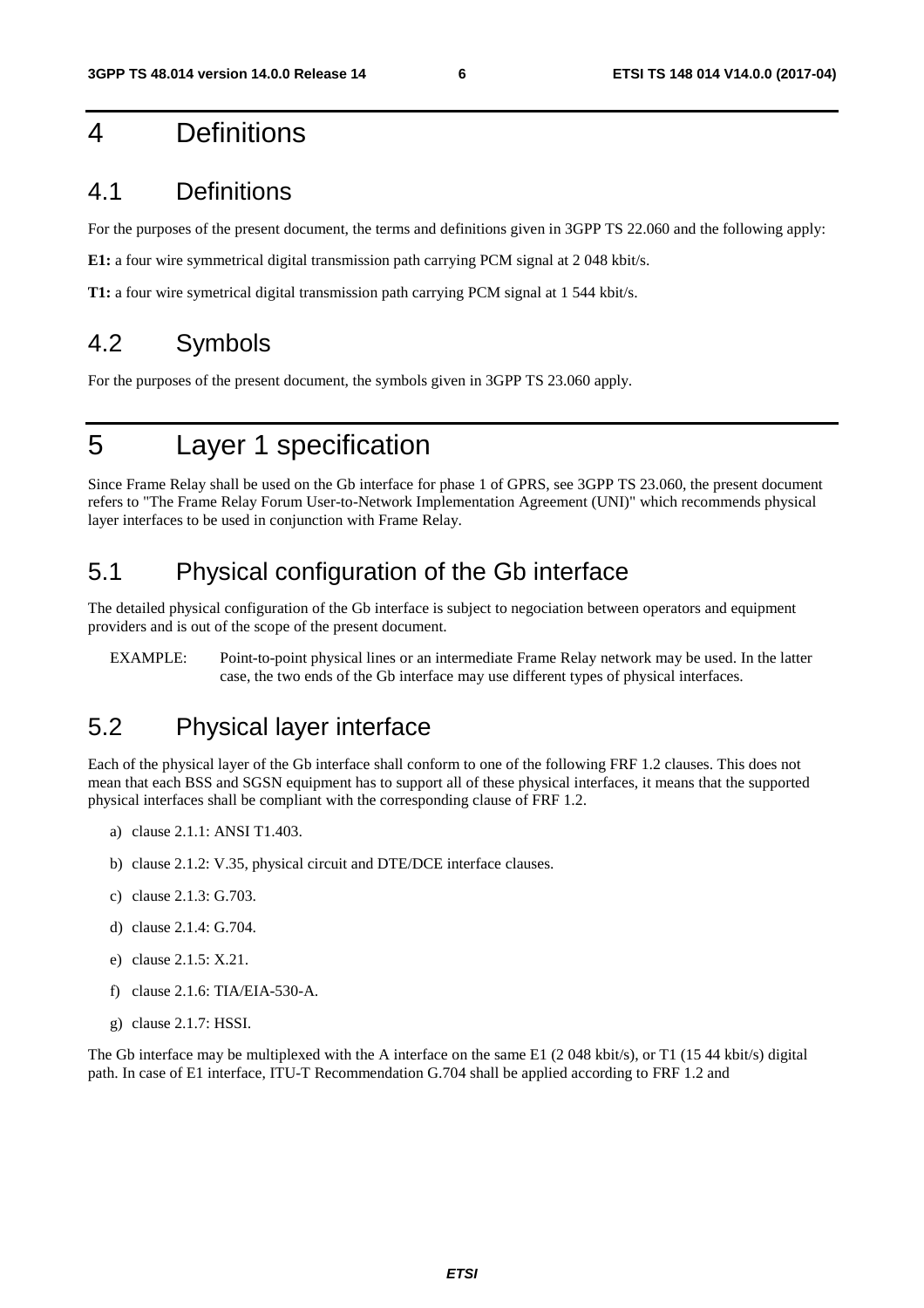3GPP TS 48.004 as appropriate, and in case of T1 interface ANSI T1.403 shall be applied according to FRF 1.1 and 3GPP TS 48.004 as appropriate.

In the case where multiple 64 kbit/s channels are used on an E1 (2048 kbit/s), digital path on the Gb interface, it is recommended to aggregate them into one nx64 kbit/s channel, see ITU-T Recommendation G.704, clause 5 and included clauses. In case where multiple 64 kbit/s channels are used on a T1 (1 544 kbit/s) digital path on the Gb interface, it is recommended to aggregate them into  $nx64kbit/s$  (where  $2 \le n \le 24$ ) channel, see Bellcore TR-NWT-1203. This approach optimises the use of the available bandwidth by taking advantage of the statistical multiplexing at the upper layer. However, this approach requires that no slipping occurs between individual 64 kbit/s channels e.g. when passing through intermediate equipment between BSS and SGSN.

#### 5.3 Error rate

The error rate experienced at the physical layer between the BSS and the SGSN shall be compatible with the operation of the upper layers.

#### 5.4 Provision of physical channels

The physical channels on the Gb interface shall be permanently reserved by means of administrative procedures.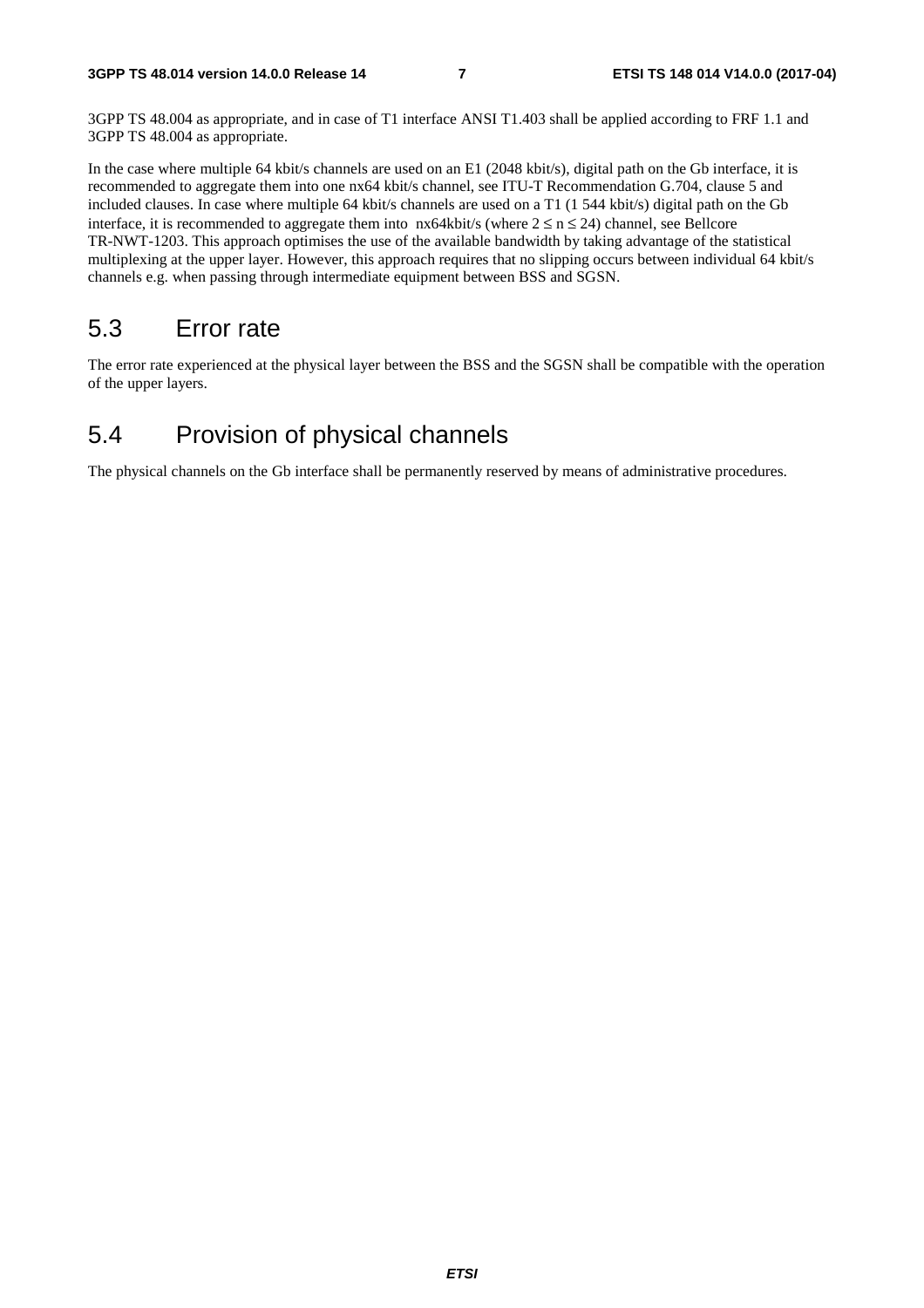### Annex A (informative): Change History

| TSG#         | TSG Doc. | <b>CR</b> | Rev | <b>Subject/Comment</b>                  | <b>New</b> |
|--------------|----------|-----------|-----|-----------------------------------------|------------|
| January 2016 |          |           |     | Rel-13 version created based on v12.0.0 |            |

| <b>Change history</b> |              |  |  |  |  |                                           |                |
|-----------------------|--------------|--|--|--|--|-------------------------------------------|----------------|
| Date                  | Meeting TDoc |  |  |  |  | <b>Revicat Subject/Comment</b>            | <b>New</b>     |
|                       |              |  |  |  |  |                                           | <b>version</b> |
| 2017-03               | 75           |  |  |  |  | Version for Release 14 (frozen at TSG-75) | 14.0.0         |